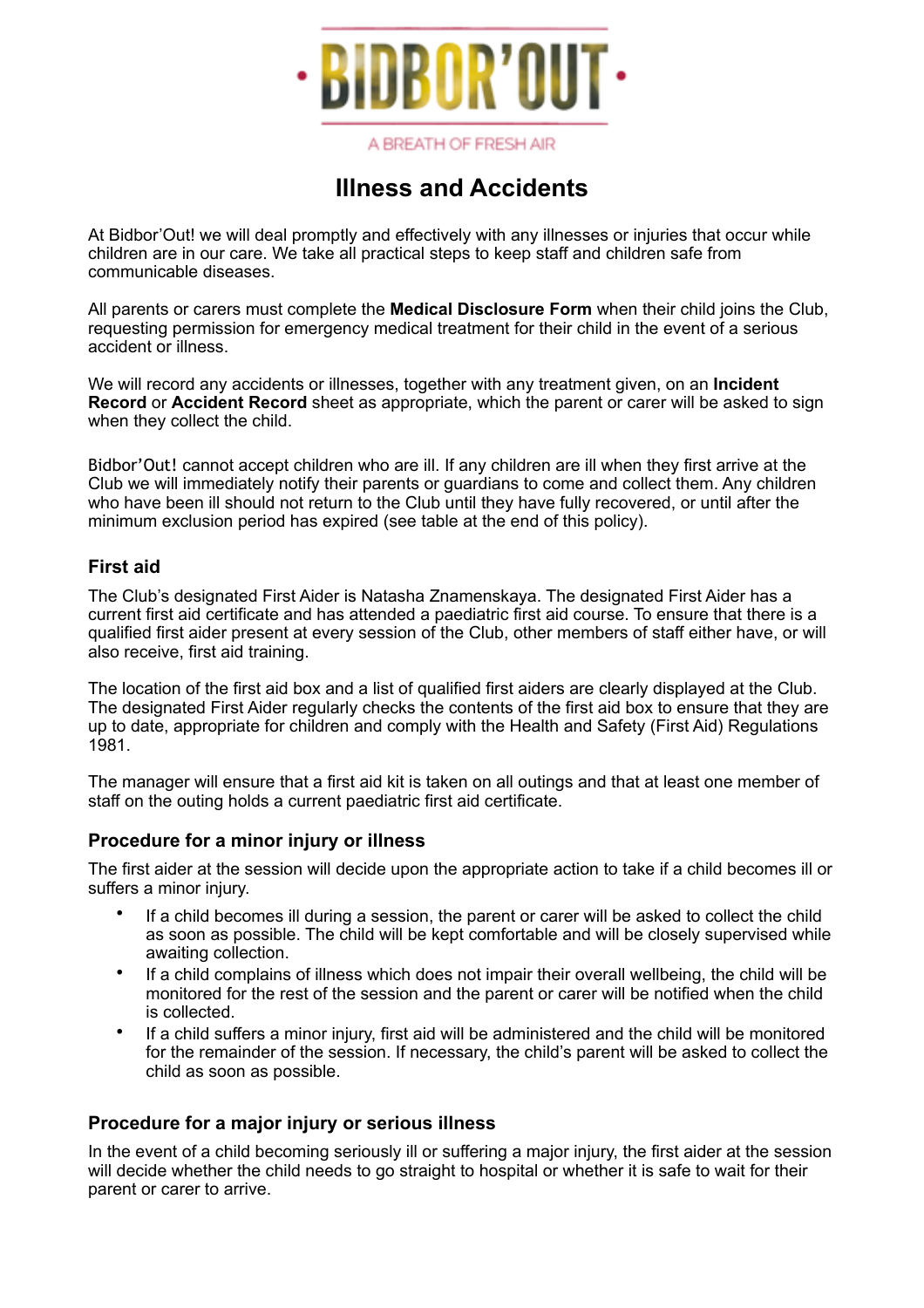- If the child needs to go straight to hospital, we will call an ambulance and a member of staff will go to the hospital with the child. The staff member will take the child's **Medical Disclosure Form** with them and will consent to any necessary treatment (as approved by the parents on the **Medical Disclosure Form**).
- We will contact the child's parents or carers with all urgency, and if they are unavailable we will call the other emergency contacts that we have on file for the child.
- After a major incident the manager and staff will review the events and consider whether any changes need to be made to the Club's policies or procedures.
- We will notify Ofsted and child protection agencies in the event of any serious accident or injury to a child in our care as soon as reasonably possible and within 14 days at the latest.
- We will notify HSE under RIDDOR in the case of a death or major injury on the premises (eg broken limb, amputation, dislocation, etc – see the HSE website for a full list of reportable injuries).

### **Communicable diseases and conditions**

If a case of head lice is found at the Club, the child's parents or guardian will be discreetly informed when they collect the child. Other parents will be warned to check their own children for head lice, but care will be taken not to identify the child affected.

If an infectious or communicable disease is detected on the Club's premises, we will inform parents and carers as soon as possible.

If there is an incident of food poisoning affecting two or more children looked after at the Club the Manager will inform Ofsted as soon as possible and within 14 days at the latest.

If there is an outbreak of a notifiable disease at the Club, we will inform the local health protection team, HSE under RIDDOR (if appropriate), and Ofsted.

#### **Useful contacts**

Local health protection teams lead Public Health England response to all health related incidents. This team covers the areas of Kent and Medway, if you need any information on health protection or are concerned by a health related problem in your area, contact:

Kent HPT Level Two Civic Centre Tannery Lane Ashford TN23 1PL Telephone: 0344 225 7968

To contact a public health professional in an emergency out of hours; in the evenings, at weekends or during bank holidays, please phone: 0844 9670085

Ofsted: 0300 123 1231

RIDDOR Reporting of Injuries, Diseases and Dangerous Occurrences Incident Contact Unit: 0845 300 99 23

| This policy was adopted by: Bidbor'Out! | Date: 6th August 2014 |
|-----------------------------------------|-----------------------|
| To be reviewed: September 2015          | Signed:               |

Written in accordance with the *Statutory Framework for the Early Years Foundation Stage (2012): Safeguarding and Welfare Requirements: Accident or injury [3.48-3.49] and Food and drink [3.47].*